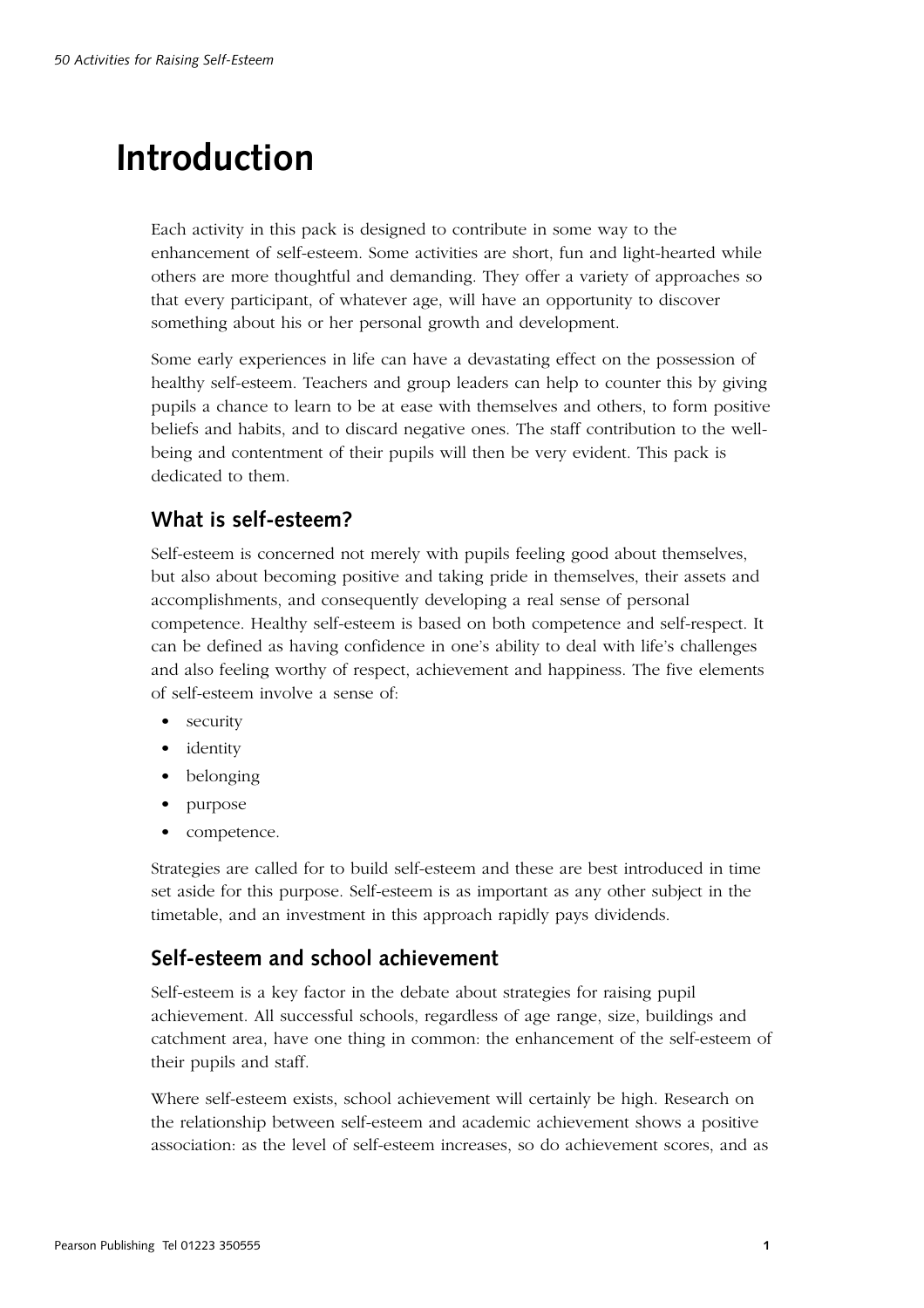have. If you are willing to express your feelings, acknowledge weaknesses as well as strengths, and display a healthy lifestyle, the positive impression you make will contribute enormously to your pupils' self-esteem.

### **Activity 6: Signatures**



Distribute **Worksheet 2** (page 46) before starting this activity if necessary and read it aloud. **Worksheet 2a** (page 47) is designed for older pupils. Pupils will need a pen or pencil each. Ten minutes maximum is probably the right time limit for this activity. The intention here is to get a quick interaction between members of the group simply to make that important initial contact, so signatures are collected at speed on a 'yes/no' answer basis. Alternatively, the information collected could then be used to promote a discussion about the amount of common interests or different skills that are present in the group.

See if you can find people in the group who can sign their names against the questions on **Worksheet 2** (or **2a**). For example, for the first question, ask someone if they can skip. If they can, ask for their signature. That person can only sign your paper once, so you have to find others for the rest of the questions, but they can also sign other people's papers on that line if they wish. You cannot sign against any of the lines yourself. See how many signatures you can collect.

#### **Activity 7: Things in common**

1 Hold your hands up in the air and then put up any number of fingers and thumbs you choose, between one and ten.

- 2 Now, leaving out your best friends, because that would make this activity too easy, look around and find two other people who are showing the same number of fingers as you. When you see them, go and find a space and sit down together.
- 3 In your groups, find something all three of you have in common. They have to be unusual things, for example, you all have relatives living abroad or you went to the same place for a holiday. You will only have three minutes, so you have to talk fast. Each time you find something in common, shout 'Yes!' together in a loud voice before you go on to the next. When you have got to the tenth thing in common, shout 'Yes! Yes! Yes!' and then take a breather.
- 4 Alternatively, all three of you can jump up every time you have a 'Yes!' and on the tenth instance, add 'We've done it!'.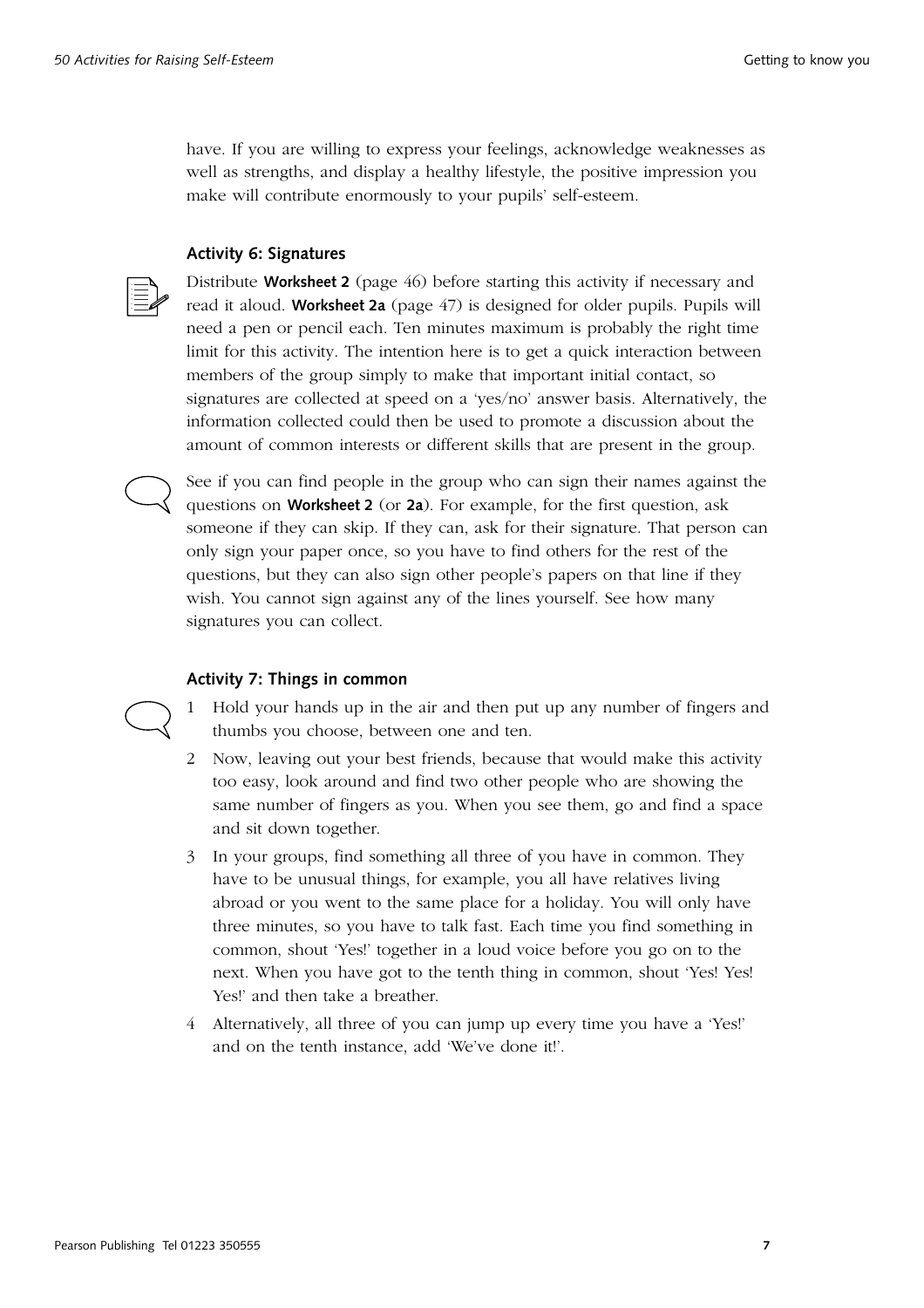# **Art, craft and drama**

## **Introduction**

Time constraints should not militate against the use of the activities in this section because they serve a very useful purpose in building self-esteem. Practical methods, as in any other curriculum area, allow us to integrate our learning with the other experiences we have had in our lives. This is obviously important when dealing with personal growth and development.

The activities help to promote self-discovery and awareness, the first steps on the road to a healthy level of self-esteem. Showing photographs and disclosing personal details helps to build a sense of identity, which is a key element in selfesteem. Working together on issues agreed by the group enhances the desired sense of belonging. Photographs taken in school and then displayed, which show pupils working and playing, help to inculcate both identity and belonging.

Teachers need to be sensitive at all times to reactions that may occur during these activities. If a secure climate has been firmly established, where the adults are clearly displaying non-judgemental attitudes, pupils will begin to take emotional risks and these should be encouraged in order to allow them to grow. If feelings are exposed suddenly, they should be accepted, not stifled. An acknowledgement is all that is required and, if necessary, asking the pupils what support they need.

Any other subject, eg bullying, which has been brought up for discussion in the group is worth dealing with through art, craft and drama activities, as described in this section.

## **Activities**

### **Activity 21: Personal collages**

**Equipment:** Sheets of paper; scissors; paste; pens; a large quantity of magazines for the pupils to choose and cut out pictures from.

As an introduction, ask pupils to think about themselves, eg which feelings predominate, what their current interests and hobbies are, or what future ambitions they have. Ask them to look through the magazines and select photographs that they consider portray these feelings, interests and ambitions. The aim is to make a personal collage. For example, a pupil might choose a picture of a person smiling or looking serious because this is how they appear most of the time. They might choose pictures of people who have achieved something, or photographs of places they would like to visit or live. Open a magazine page at random and use it to encourage pupils to reflect on how the photographs might apply to them. Emphasise that the collage is completely open-ended. What the pupils put in or leave out is completely up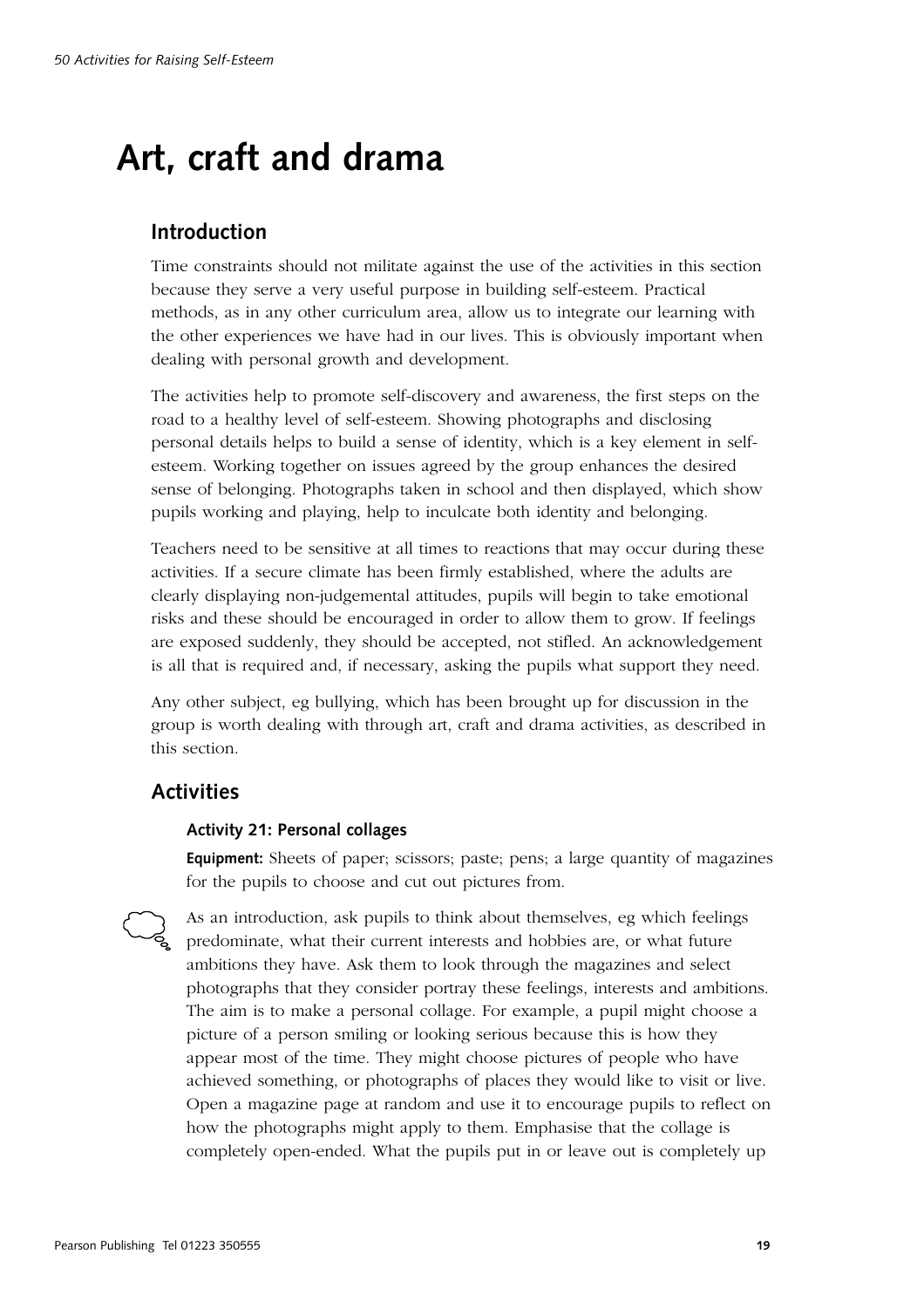minute to do some breathing like this and you will find it helps. It is a good activity to practise so you will know how to do it when you need to.



Other words to describe pressure are: stress, upset, worry, anxiety, tension and strain. The group should sit on chairs for the breathing exercise.

### **Activity 34: Relaxation technique**



When you are going to start some work or begin a project, it can be very helpful to start off by taking a few minutes to relax. If relaxation is done in the right way, it can really help you to get your energy fired up and your powers of concentration ready. If you are going to take a test, do something for the first time or go into a strange situation which you think might worry you, then relaxing in the following way can be a big help.

- 1 Put your body in the most relaxed position you can think of. Move around until you are comfortable. When you are ready, close your eyes.
- 2 Raise one arm, quite high, and make a fist with your hand at the same time. Raise the arm high and grip tightly until you can feel the tension. Hold it still.
- 3 Let it fall. Let it relax, completely supported. Feel all the tension drain out of it.
- 4 Lift your other arm now, high. Make a fist and grip tightly. Feel the tension. Hold it.
- 5 Let it go. Let it relax, feeling completely supported, all the tension slipping away.
- 6 Lift one leg. Straighten it. Stretch the toes. Feel the tension. Hold it.
- 7 Lower it. Let it relax, feeling completely supported.
- 8 Lift the other leg. Straighten it. Stretch the toes. Feel the tension. Hold it.
- 9 Lower it. Let it relax, feeling completely supported.
- 10 Now imagine your whole body lifting up, stretching and tensing everywhere. Hold it.
- 11 Relax completely. Let go, feeling completely supported.
- 12 Again, imagine the whole body lifting, stretching and tensing everywhere. Hold it.
- 13 Again relax completely. Let go, feeling completely supported.
- 14 Rest, relax, enjoy that feeling of well-being.
- 15 Pause.
- 16 Now I am going to count backwards from 10 to 1, and when I get to 1, open your eyes feeling relaxed, rested and alert.